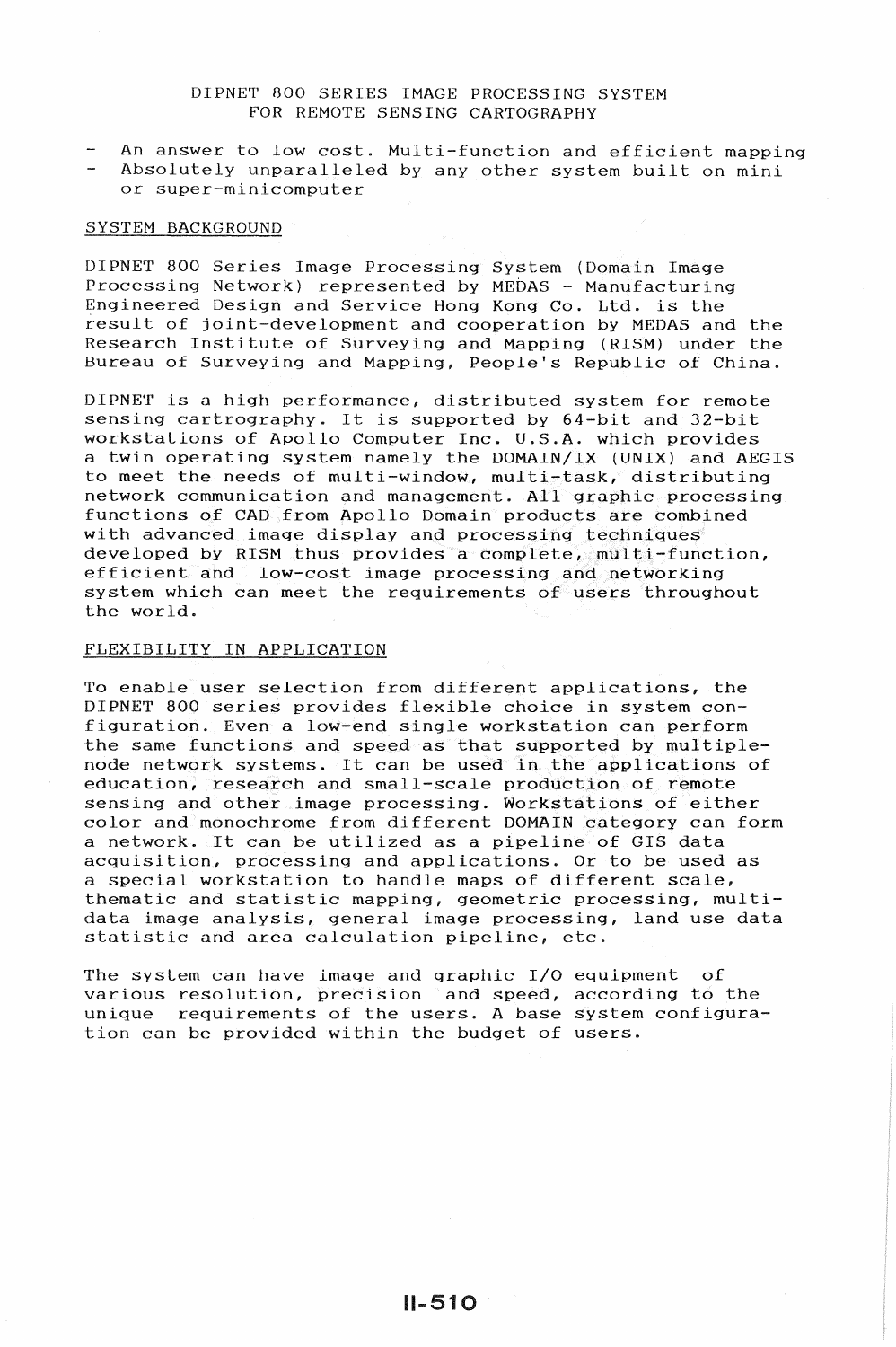## UNSURPLUSED CAPABILITIES

The DIPNET 800 series is a powerful and efficient system for image and graphic display, real-time processing system. It can be operated in either menu or command mode. Application software arranged in modules are available for users selection. On broad terms, it can perform all kinds of mathematic transformation, radiometric correction, geometric process of area and space remote sensing images. (e.g. Landsat image of U.S.A., SPOT image of France, MOS image of Japan, NOAA meteorology image and Chinese satellite image, etc.)

Its major performance includes :

- Producing image maps, orthographical image maps from digitized aero-image and high resolution space image.
- Updating maps.
- Classifying themes and statistic mapping.
- Acquiring data from GIS.
- Processing data of GIS.
- Classifying and area measuring of land use.
- Dynamic monitoring resources of agriculture, forestry, water, etc.
- Engineering applications.
- Geological mapping and geological structure interpretation.

The system can also process images for medical care, biology and close range photography, etc. Special software is available as optional modules to meet specific user requirements.

DIPNET 800 series combines with Apollo DOMAIN network is far more superior than conventional image processing system built around super-minicomputers. From bench mark comparison, even a stand-alone DIPNET 880 workstation can outperformed the conventional system by 8 times yet its cost is only equivalent to 1/4 of any super-mini based system. In any developed nation, readily available data regarding land and mapping is always essential in order to assist design and forward planning tasks which relates in defence, argriculture, mining, forestry, petroleum, environmental protection, urban and rural planning, highway, industrial and city planning. The DIPNET 880 and 881 systems can accommodate all these tasks through its proven capability of image processing and vast system resources which include fast 64-bit and 32-bit processor, data base management system and a full complement of peripheral devices such as digitizers, CCD camera, scanners, color electrostatic plotters and thermal heat transfer printer/plotters. Not only it can bring about the true solution in remote sensing mapping but also serves as a vital tool for exploration in the nature of microorganism.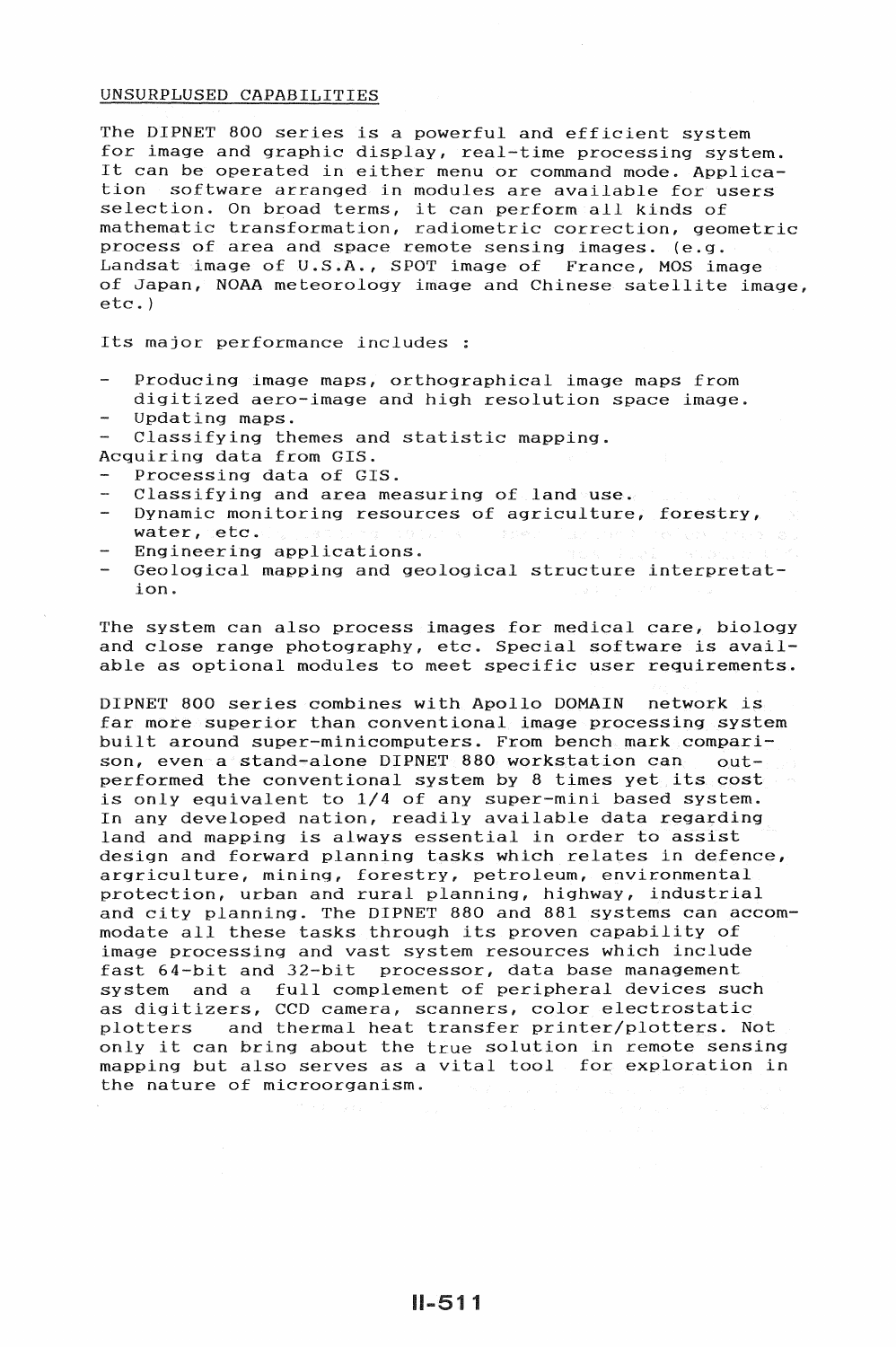For any government mapping center or design and remote sensing institute, the DIPNET 800 series is an affordable investment to own a complete system which can accommodate orthographical image maps produced from satellites or aerophotography. In addition, other maps such as land management, road planning, utilities and cadastral can also be obtained from the system.

GIS is playing a major role in many advanced information systems today. To complement this, the DIPNET 800 series can provide a precision method for GIS data acquisition, update and analysis.

#### SYSTEM COMPONENTS

The DIPNET 800 series contain the following components :-

#### Hardware

For stand-alone DIPNET 800

Apollo DN3000 workstation Multi-mode printer Calcomp color thermal heat transfer printer/plotter CCD camera digitizer

For DIPNET 881 network

Apollo DN10000 Super computer network Apollo DN4000 network Apollo DN3000 network Multi-mode printer Enhanced disk storage up to 3 gegabytes capacity 1/2" industry standard magnetic tape unit 1600 bpi/6250 bpi Calcomp digitizer Calcomp color theormal heat transfer printer/plotter CCD Camera digitizer

#### Hardware Options

CCD camera map digitizer workstation Color laser recorder Scanning drum digitizer Digital-controlled plotter Calcomp color/black and white electrostatic plotter

## System Software

Unix Operating System AEGIS Operating System GPR 2-D graphic software Image Display software Image File management software D3M Distributed Data Base Management System FORTRAN 77 Language C Language PASCAL Language LISP Language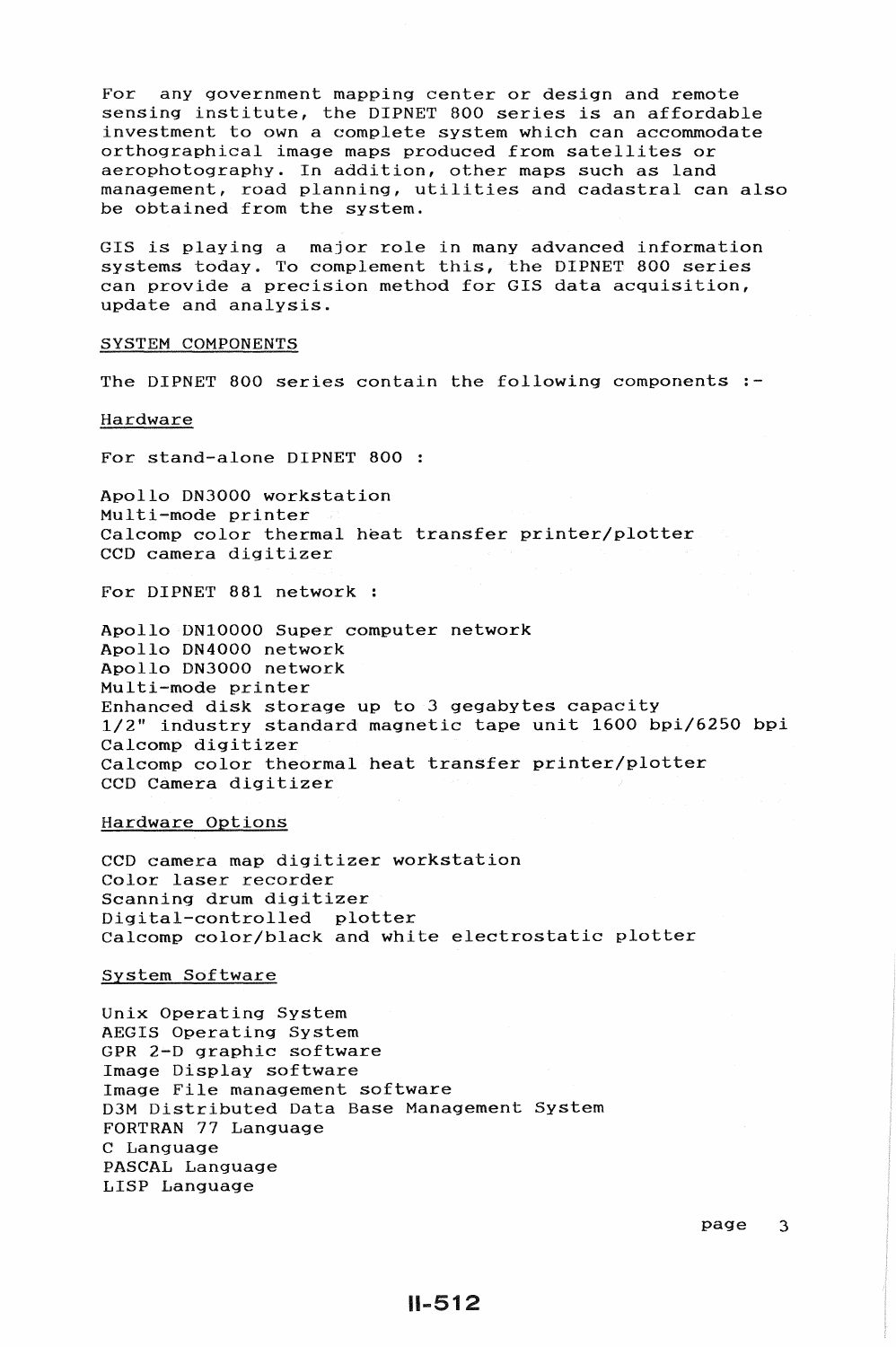### Application Software

Supported by the system software, the programs, data and files are organized in a application-oriented manner. All application software are designed to offer abundant, complete image and graphic processing abilities :

# Image Display Module :

Roaming can continuously be used to display the related parts of a complete image thus providing an animated walkthrough effect. Coordinates value and grey value of any pixel can be measured by the user. Total image or a part of the image can be zoomed at user's discretion. Likewise, statistic histogram of total or a part of a image can be displayed. Color table can be changed. The shape and color of the cursor can be set. True color can be displayed on a low level 8-bit plane display memory workstation. 24-bit color processing is also provided. Images and patterns can be overlaid. Connection can be made on image to image or image to graphic basis.

### Basic Image Processing Module

Provides multiple formats in reading and writing of remote sensing data tape controls format transforming, windowing, tape file read/write processing functions.

To handle all types of effective processes and extraction, histogram statistic, ratio and KL, fast foriour transformation.

Selection of control points, rotation, zooming, coordinated transforming commands. Fast precision geometric correction of remote sensing image. Numeric mosaic, registration of images and maps or between images.

Classification of training and sampling, calculation of first order and second order matrix, maximum likelihood and fuzzy-set classification method and classification in optimization, etc.

# Acquisition Of Digital Elevation Module :

Data acquisition and processing of map hand-tracking digitizing and scanning digitizing. Acquisition of digital elevation model by moving average method or finite elements interpolation method.

Display or graphic output of OEM showing different angle and scale. Calculation of section, slope, volume, earthwork.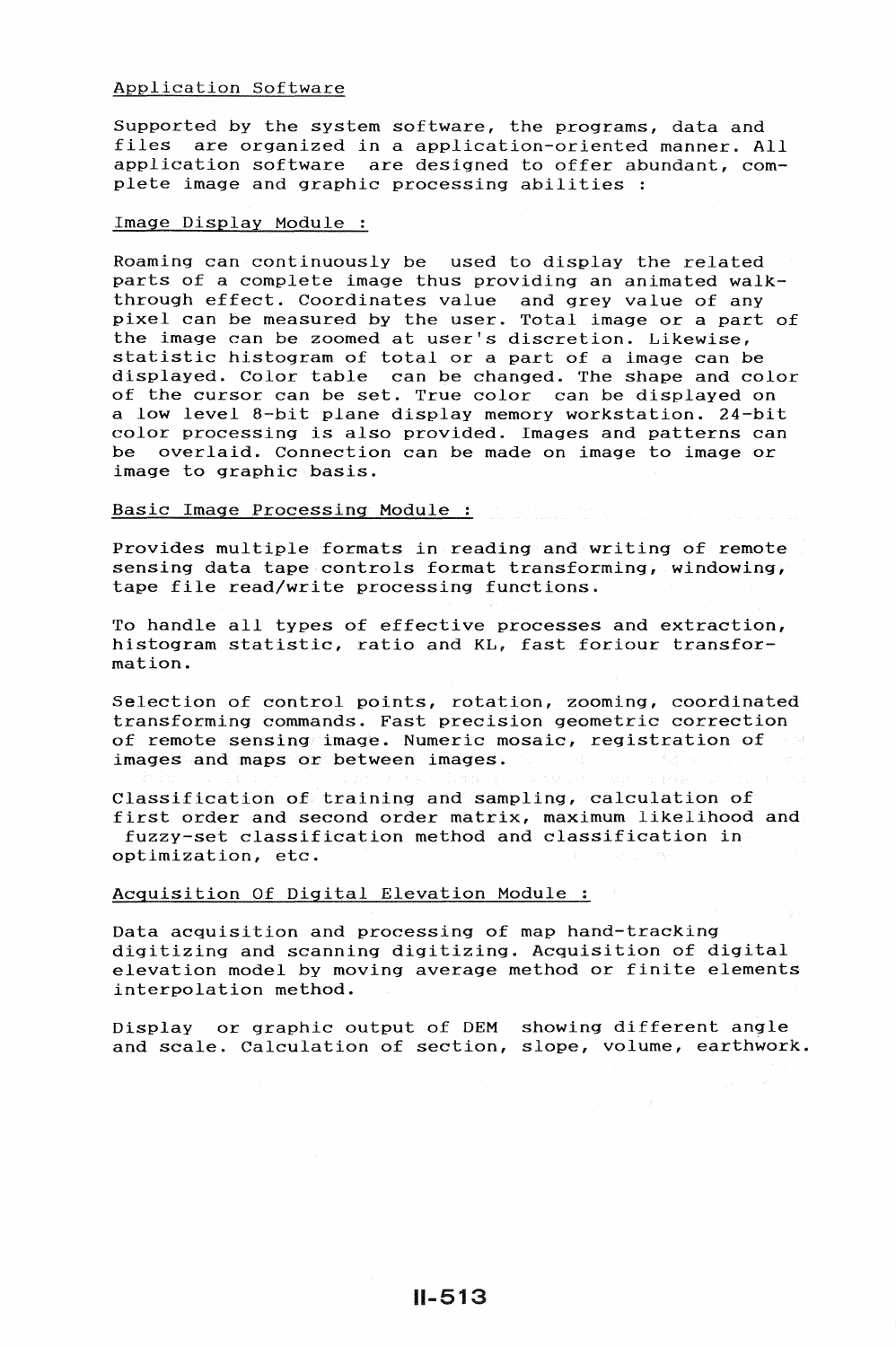#### Orthography And Map Coding Module

Precision geometric correction by finite elements method, polynomal and boundle adjustment method (with or without DEM data). Image mans cotho-image mans or man coding data). Image maps, ortho-image maps or map coding from remote sensing images by correlation, digital mosaic and retgistration. Acquisition and pre-processing of related control data and image data.

Validation program for checking of control points and the precision.

# Digitizing And Processing Of Map Elements Module :

With the software and techniques provided; digitizing, noise-extracting and refining can be made to geographical fundamental information on maps : administrative area, residential area, water, transport, land, plant, topography, etc. Screen editing, vector processing, attribidion , calculation of  $1-D$  and  $2-D$  data, printing of reference points, characters, legends can also be made.

# Map Updating And Thematic Mapping Module : and the state of the Mapping Module : and the state of the state of

Transport lines, residential area, street districts, we have reservoirs, rivers, lakes, administrative area, place name can be drawn on the correct area or space remote images. Registration between surface feature and contour, adding legend and color can also be made with this module.

Introducion to : Research Institute of Surveying and Mapping, State Bureau of Surveying and Mapping, China

Founded in 1959, Research Institute of Surveying and Mapping (RISM) is the nation's major research organisation of remote sensing surveying and mapping. It is authorized to confer master degrees to staff who has obtained outstanding technical achievement hence it is also regarded by the general public as the National Center for Remote Sensing Surveying and Mapping.

The main tasks of RISM includes : fundamental theory research of surveying and mapping, research on digital mapping, new methods and instruments for data processing of remote sensing techniques and resolving problems on economic construction, production o£ surveying and mapping, and related remote sensing applications.

There are more than 260 research engineers in RISM which includes 55 senior researchers. Since 1978, RISM has accomplished many key national research projects. Among them, 6 have won national awards and 12 have been given ministerial awards.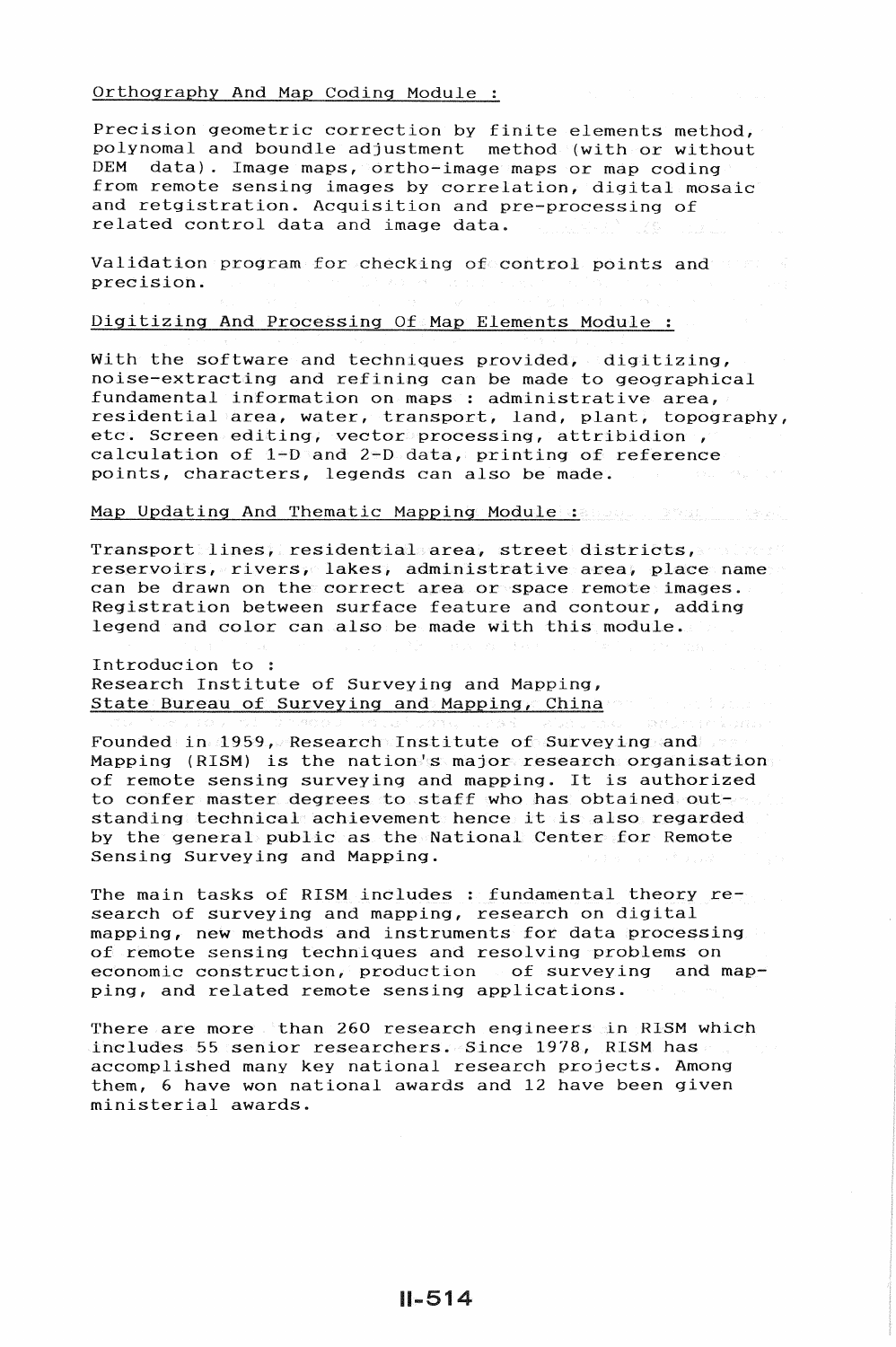RISM has several departments. They are : Geodesy and Engineering Surveying, Photogrammetry and Remote Sensing, Cartography, Instrument of Surveying and Mapping, Geographic Information System, Geographic Name, Information of Surveying and Mapping and one sizeable experimental workshop. In addition, the Information Department of the National Remote Sensing Center, National Surveying and Mapping Information Network and Patent Office of Surveying and Mapping are also located within RISM.

There are special experimental laboratories attached in the major departments such as Satellite Doppler, PIPS Image Processing for Remote Sensing Cartography and Earthview Image Processing, Digital Plotting, Photography, Map Compilation, Image Copying, Electronics, etc. and a Quality Assurance Testing Center for DEM. All of these are fully equiped with advanced equipment to carry out the tasks of precision measurement and test medium.

The introduction of DIPNET 800 series marks the first dynamic step of RISM in its joint-development and marketing of high-tech products in both the domestic market and international market. Under the assistance of MEDAS, RISM is planning to offer more solution-oriented products and services to the fast growing market of S.E. Asia.

Introduction to Manufacturing Engineered Design and Service (HK) Co. Ltd. MEDAS

A major.System<br>A major.Builder on Apollo Computer Products. Incorporated in  $1984$  and backed by a group of software specialists with undisputed experience and track-record for solutionoriented CAD/CAM/CAE and Graphics related system development in the S.E.Asia computer industry. In addition to the join-development and marketing with RISM on its DIPNET 800 series Remote Sensing Surveying and Mapping Network System, MEDAS is also the appointed distributor for PALETTE, a sophiscated 3-D Plant Design System owned by Computer Power Group of Australia. The company has other development projects in China such as a Finger Print Analysis and Simulation System, a War Game Simulation System, a Seismic Processing System and a Machine Tool Design and Manufacturing System.

Apart from its head office in Hong Kong, the company has<br>a branch office in Beijing which offer comprehensive a branch office in Beijing which offer comprehensive after-sales service to its vast user base as well as a distribution network in S.E.Asia to serve its customers.